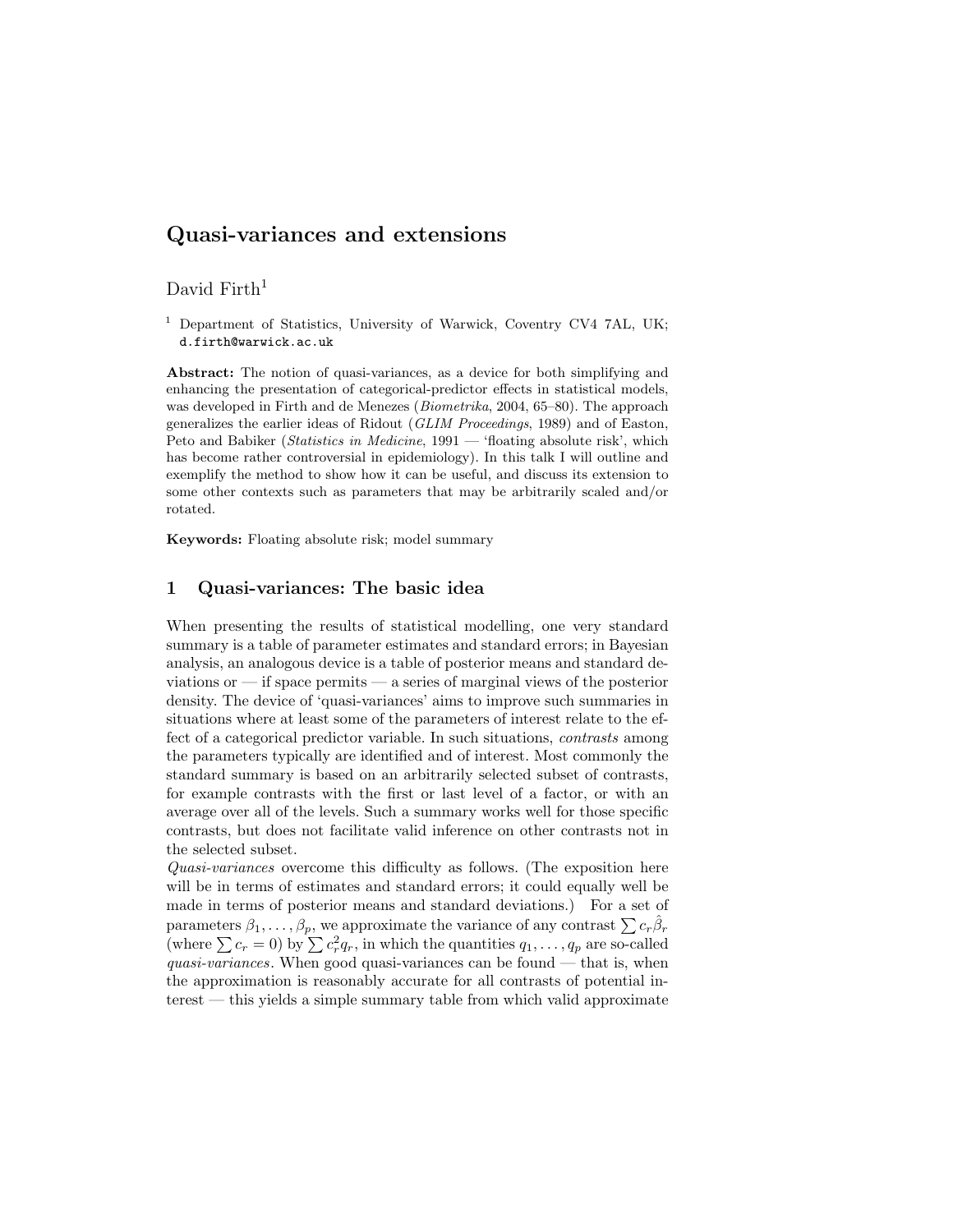#### 2 quasi-variances

inference can be drawn about any contrast. The simplicity stems from the fact that the  ${q_r}$  can be read as if they were the variances of p uncorrelated estimates. This also allows for simple graphical presentations, for example with a point estimate and error bar for each parameter, whose 'Pythagorean' interpretation is both informative and familiar.

This basic idea was first suggested by Ridout (1989), in the context of estimates from a balanced experimental design. Easton, Peto and Babiker (1991) independently suggested it under the name 'floating absolute risk', with some particular epidemiological applications in mind. A further influential reference is Cox and Reid (2000, p237). In epidemiology the method has proved to be rather controversial (e.g., Easton and Peto, 2000, and references therein); this seems to be partly because the idea of Easton et al. (1991) was not always well enough understood, and partly because the specific approximation recipe used in Easton et al. (1991) was not ideal. Menezes (1999), Firth and Menezes (2004) and Plummer (2004) studied the approximation in detail and suggested methods that are more generally successful. The work of Ridout (1989), whose approximation recipe was indeed one of the 'generally successful' variety, was sadly unknown to the epidemiologists whose arguments about the method's merits spanned several subsequent years.

### 2 Aims in this talk

In this talk I will review why and when the method of quasi-variances works well, and I will discuss some examples of its fruitful application. The controversy surrounding 'floating absolute risk' will be demystified. Attention will then turn to extensions of the method:

- (i) To some less standard contexts where contrasts are still the identifiable parameter combinations of interest. These contexts include:
	- Bradley-Terry models for binary 'tournaments' (Turner and Firth, 2010);
	- the homogeneous RC(1) association model of Goodman (1979), for contingency tables;
	- multinomial logit regression models for categorical-response data;
	- certain other often-used multiplicative interaction models, such as the 'unidiff' model from social mobility studies (Erikson and Goldthorpe, 1992; Xie, 1992).
- (ii) To some more general situations, where the contrasts of interest are identified only after fixing some other aspect of parameterization such as scale or angle of rotation. These include:
	- the non-homogeneous Goodman  $RC(1)$  association model;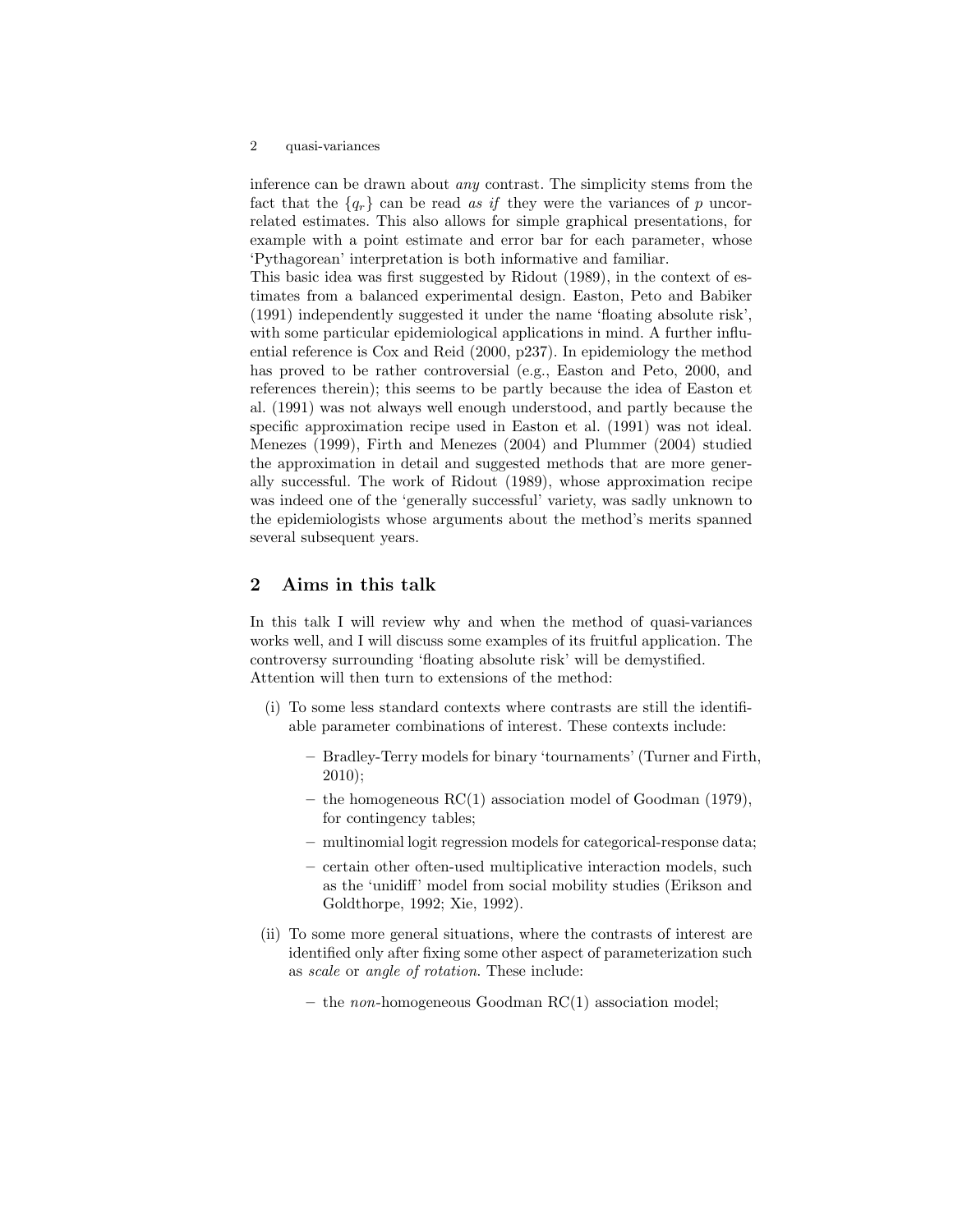- the (homogeneous or non-homogeneous) Goodman RC(2) association models;
- some standard item-response models (Rasch-type scaling models);
- factor analysis of multivariate data.

# 3 Software

The R package qvcalc (Firth, 2003b) implements the basic method efficiently, with direct interfaces to various prominent classes of model object in R; summary capabilities include the routine reporting of the accuracy of computed quasi-variances, and facilities for readily interpreted 'error bar' plots of effects of interest. The same package also underlies a simple webbased calculator (originally developed using Xlisp-Stat; see Firth, 2000).

Acknowledgments: This work was supported by the Engineering and Physical Sciences Research Council, UK.

#### References

- Cox, D.R. and Reid, N. (2000). The Theory of the Design of Experiments. London: Chapman and Hall.
- Easton, D., Peto, J. and Babiker, A. (1991). Floating absolute risk: An alternative to relative risk in survival and case-control analysis avoiding an aribtrary reference group. Statistics in Medicine, 10, 1025–35.
- Easton, D. and Peto, J. (2000). Re: 'Presenting statistical uncertainty in trends and dose-response relationships' (letter). American Journal of Epidemiology, 152, 393.
- Erikson, R. and Goldthorpe, J.H. (1992). The Constant Flux: A Study of Class Mobility in Industrial Societies. Oxford: Clarendon Press.
- Firth, D. (2000). Quasi-variances in Xlisp-Stat and on the web. Journal of Statistical Software, 5.4, 1–13.
- Firth, D. (2003a). Overcoming the reference category problem in the presentation of statistical models. Sociological Methodology, 33, 1–18.
- Firth, D. (2003b). R Package qvcalc. Comprehensive R Archive Network, http://cran.r-project.org/web/packages/qvcalc.
- Firth, D., and Menezes, R.X. de (2004). Quasi-variances. Biometrika, 91, 65–80.